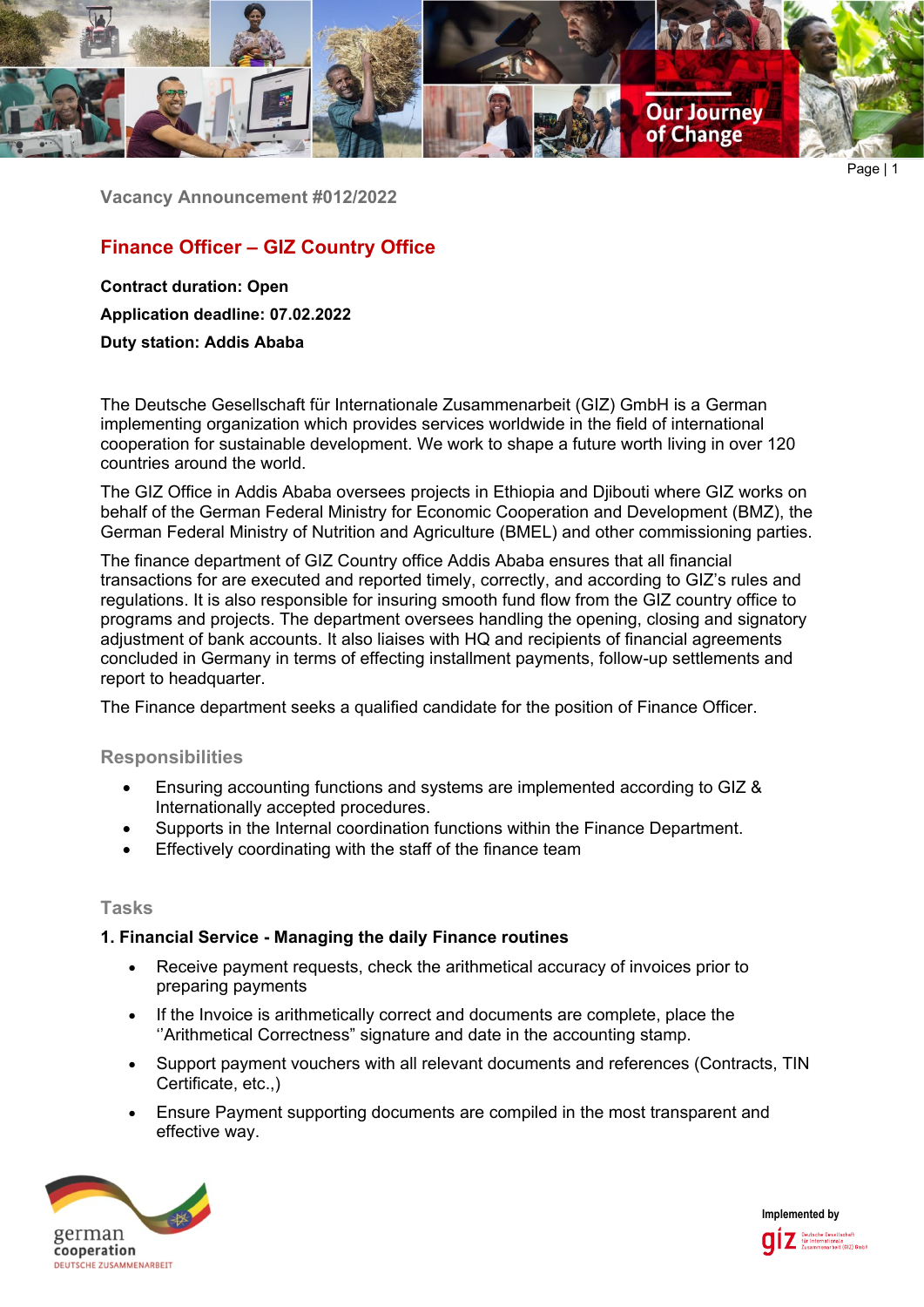

Page | 2

- Prepare payment vouchers (for medical cost and housing allowance reimbursement) for the GIZ Country Office and submit them for signature.
- Analyze accounts on vouchers and ensure that correct cost codes and PNs are used
- Amalgamate the office VAT claims with Projects VAT claims, prepare a covering letter, and submit all GIZ claims together to MoR.
- Make sure an on-time settlement of payable items.
- Process monthly withholding tax payment either online or manually
- Provide tax information report on a monthly via MoR online system.

### **2. Internal control**

- Complies with GIZ Process and Rules and the GIZ Ethiopia National Personnel Policy
- Supports in the provision of required vouchers during audits in the Country Office

### **3. General services**

- Return office payment vouchers intact after using them for reference in the appropriate place in the Archive
- Ensure that payment vouchers in the archive are properly filed and kept

#### **4. Other duties/additional tasks**

• performs other duties and tasks, as assigned by the Team Leader, whenever necessary

#### **Requirements**

- Master or University degree in accounting and finance, business administration, or related fields.
- A minimum of 5 years relevant occupational experience, work experience with an international company is preferable.
- Knowledge of English language both in speaking and writing, German language is preferable.
- Good working knowledge of ITC technologies (E-mail, internet, and computer applications such as MS Office)
- Strong interpersonal and service skills.
- Strong organization and time management skills